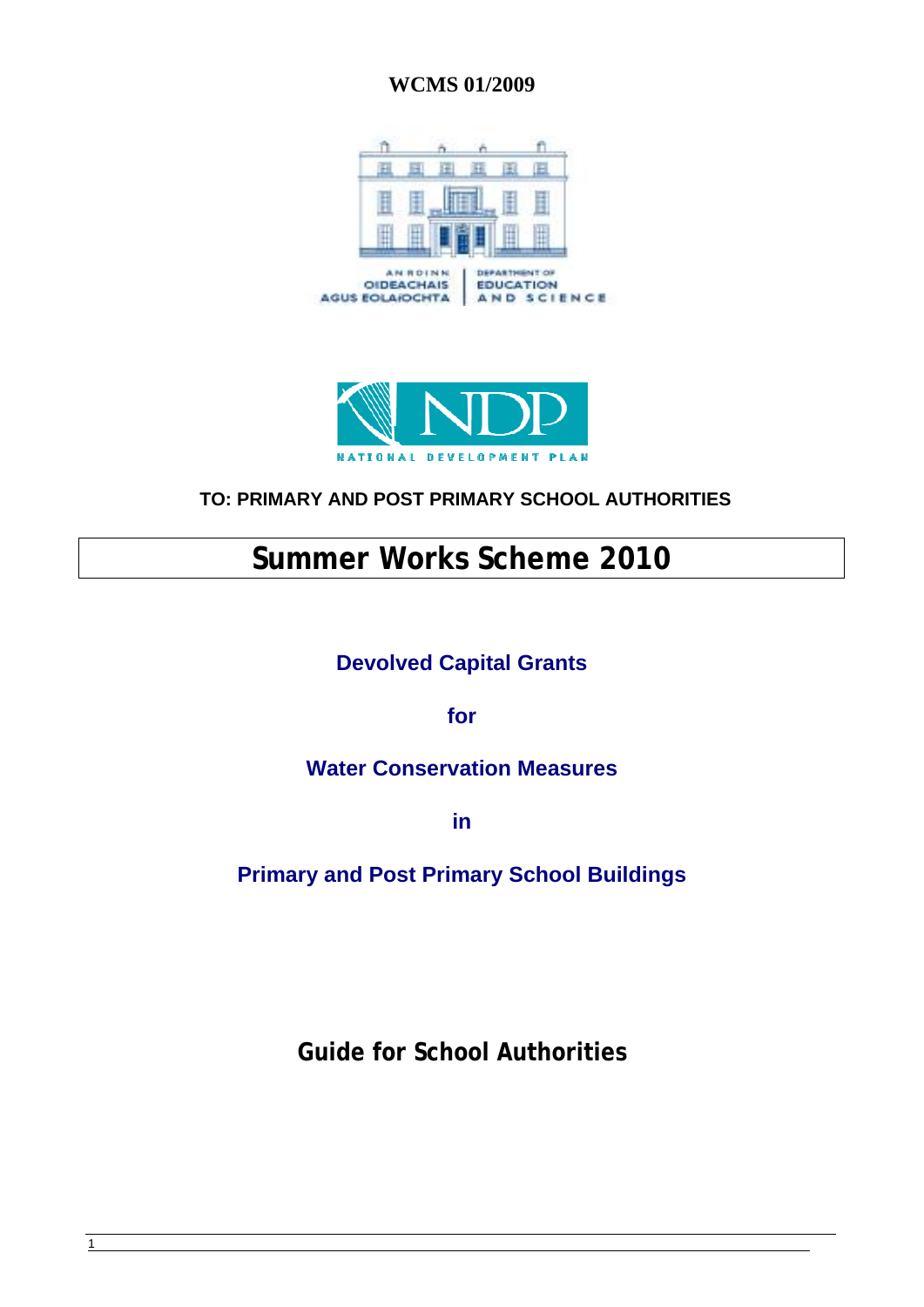# **TABLE OF CONTENTS**

# **1. Introduction**

- **2. General Contractor Requirements and Competencies**
- **3. Tendering for the works**
- **4. Asbestos**
- **5. Handover documentation**
- **6. Inspection, testing and commissioning**
- **7. Training and demonstration**
- **8. Specific measures standards and specifications including installation standards**

 **Automatic urine controls Water displacement devices and variable flushing devices Push Type Percussion Spray Taps Thermostatic Mixing Valves** 

# **9. Disclaimer**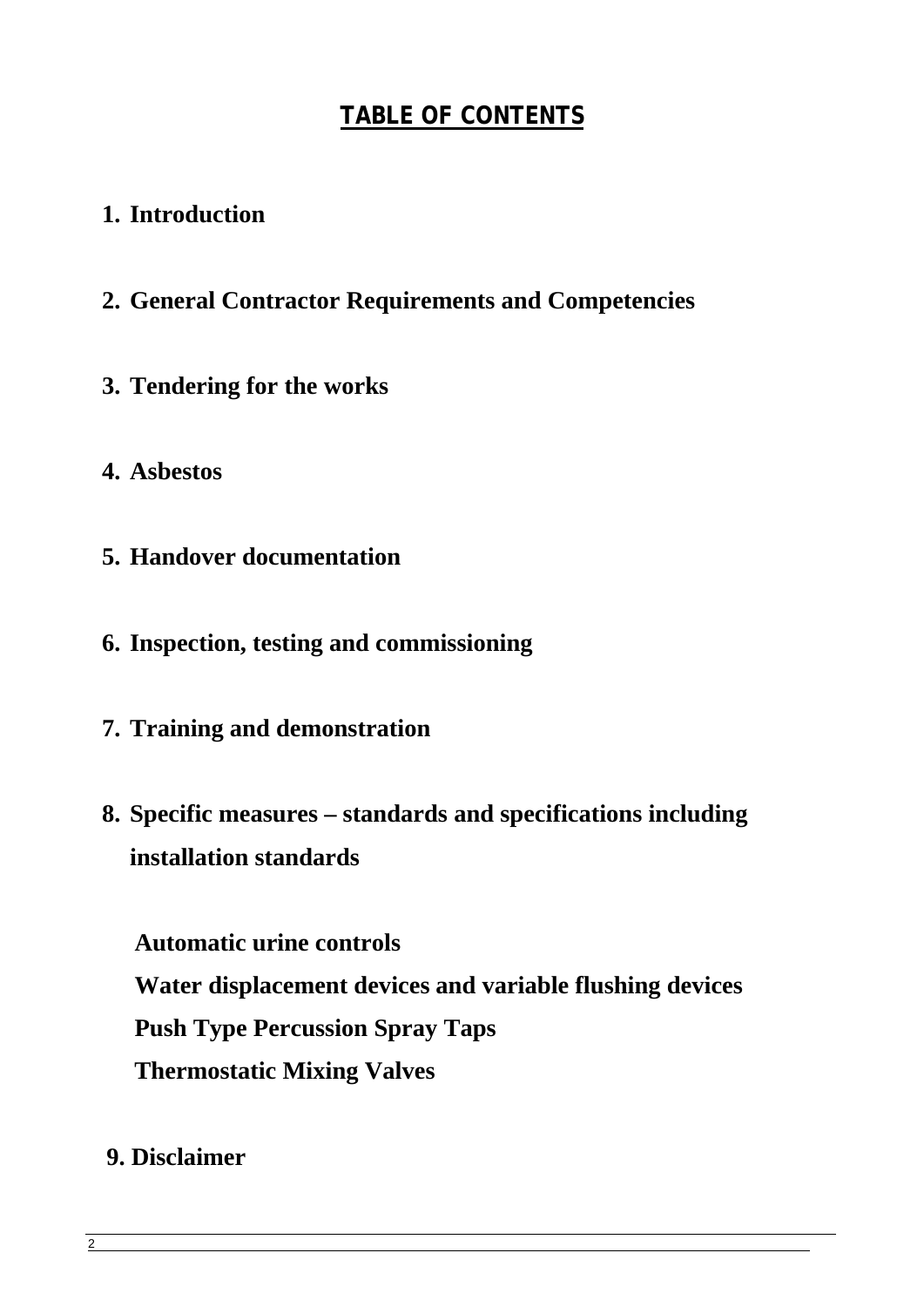## **1. Introduction**

The Minister for Education and Science has announced that part of the Summer Works Scheme fund for 2010 will be set aside to provide for water conservation measures in school.

The purpose of these measures is to enhance water conservation in existing school buildings by allowing school authorities to apply for funding, on a once off basis, for specified works.

To qualify for funding, the works must be carried out in accordance with the terms and conditions and the guidance set out in:

- ¾ Circular Letter 0057/2009 Summer Works Scheme 2010 Scheme of Capital Grants for Small Scale Works and Water Conservation Measures (available on the Department's website).
- $\triangleright$  WCMS 01/2009 Water Conservation Scheme, Guide for School Authorities (available on Department's website and www.energyeducation.ie) - this document.
- ¾ WCMS 02/2009 Contractors' Code of Practice and Standards and Specifications Guidelines. (This will be published on the Department's website and www.energyeducation.ie in early 2010).

Additional information on water conservation in schools is available in Circular 0046/2008 Guide to water efficiency in Schools which is available at [www.energyeducation.ie](http://www.energyeducation.ie/).

A Consultant's Report is **not needed** for an application for water conservation measures.

To apply for water conservation works, applicants must complete Sections 4 and 5 of Application Form SWS 1, which is available on the Department's website www.education.ie.

The form only requires numerical details on the types of water saving installations that a school will need. Tenders etc. are not required at this stage.

#### **The closing date for receipt of all applications under the Summer Works Scheme is 27 November 2009.**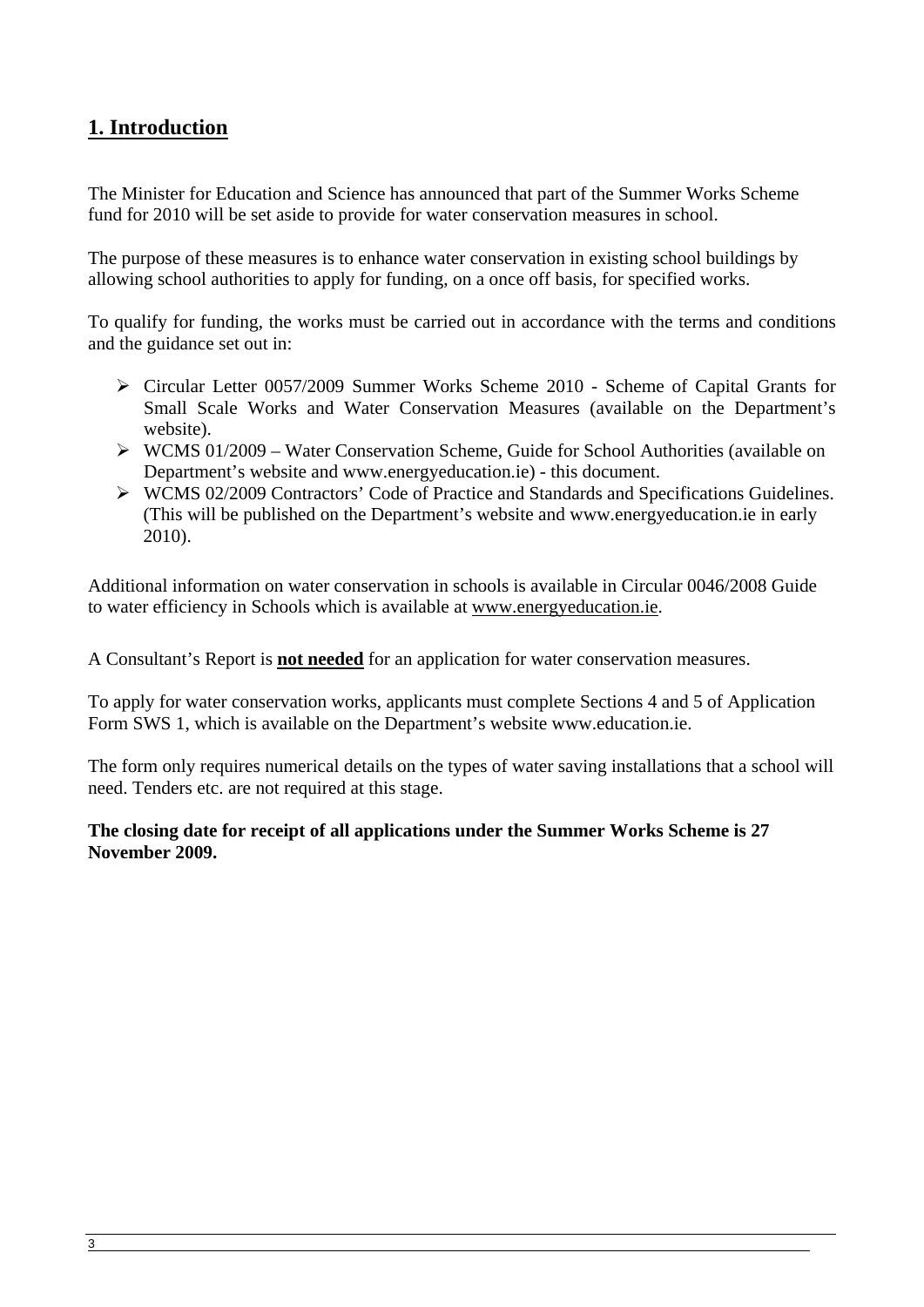# **2. General Contractor Requirements and Competencies**

#### **Lead Contractor**

To successfully compete to carry out water conservation works, the Contractor must meet the general requirements, which will be further detailed in document **WCMS 02/2009 – Contractors' Code of Practice and Standards and Specifications Guidelines.** (This will be published on the Department's website and www.energyeducation.ie in early 2010).

#### **The School Authority should familiarise itself with the contents of this document when it is available.**

In general terms, the lead contractor appointed by the school authority to complete the works must be a fully qualified Plumbing and Heating Contractor. In this regard, the Contractor must provide the school authority with proof of:

- Full qualification as a Plumbing and Heating Contractor
- A valid Tax Clearance Certificate
- Public and Products liability insurance with a minimum cover of  $\epsilon$ 3.5 million
- Employers Liability insurance cover, where applicable, of  $\epsilon$ 13.5 million
- Ability to carry out the works in line with the guidelines set out by the Department of Education and Science or its Agents
- Willingness to submit their works to performance audits and review by the school authority and/or the Department of Education and Science or its Agents
- A contract with the school authority which meets or exceeds the terms set out in all governing documentation for these works.

#### **Electrical Contractor**

Where electrical works are necessary with respect to mains power provision to the automatic urinal controls, these works **must be carried out** by a qualified Electrical Contractor.

This Contractor must be registered with one of the two Licensed Regulatory Bodies for electrical contractors in Ireland, which is either the Electrical Contractors Safety & Standards Association (ECSSA) or the Regulatory Body for Electrical Contracting **(**RECI).

The Plumbing and Heating Contractor will include for these works in the submitted price and the Electrical Contractor will act as a domestic subcontractor to the plumbing contractor. There should be no need for the school authority to appoint an Electrical Contractor directly.

## **3. Tendering for the works**

Following the application process, the Department of Education and Science will issue an approval letter to all successful applicants. (Unsuccessful applicants will also receive a letter setting out the reason why their application was unsuccessful).

A successful applicant may proceed to tender on foot of the approval letter.

The school authority must select a minimum of three qualified Plumbing and Heating Contractors to tender for the works. The cost of tendering shall be carried by the contractors.

The tendering Contractors must, in all instances, visit the School and inspect the required works.

4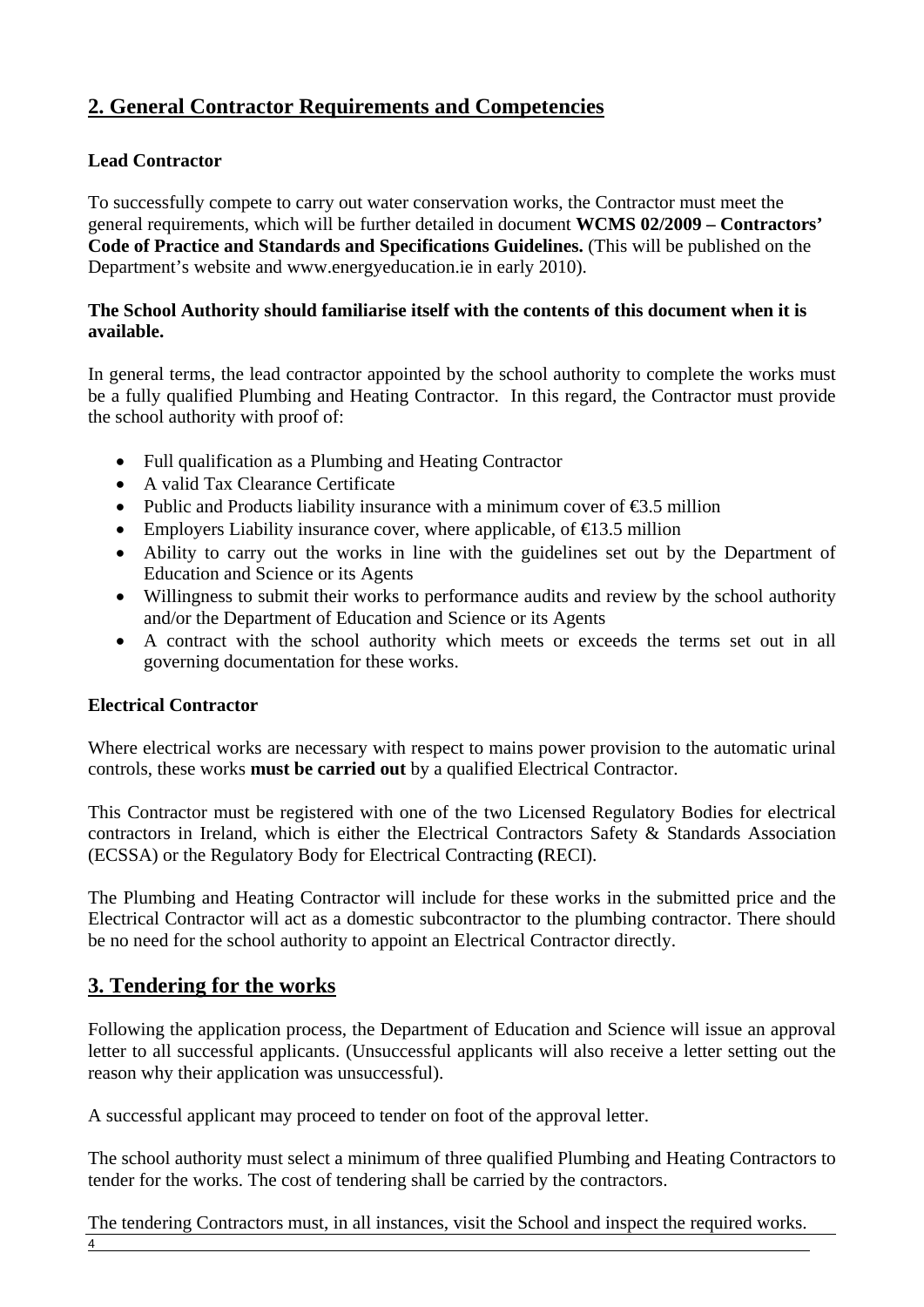The scheme is established on a design and install basis so that the tendering contractor will propose the best solution for the school.

It will be necessary for the Contractor to take into account both the requirements of the Department's governing documentation and the water services installations in the school. With regard to the latter, available water pressure and the pressure drop that can exist with respect to various suppliers equipment is critical.

Following the visit, each tendering Contractor must provide a detailed quotation specifying all costs of works, including making good.

This quotation must be laid out in a clear, concise and specific manner, using language that can be readily understood. It must include all proposed works and associated costs and the applicable VAT rates.

Any alterations to, or omissions from, the original quotation will not be met by the Department and will have to be met from the school's own resources.

There is no obligation on a school authority to accept any tender.

Furthermore, the works specified in the tendering process will not be approved to proceed unless the Department's requirements are complied with in full. The school authority and the Department of Education and Science, therefore, reserve the right to accept or reject any tender received. **The Department also reserves the right to withhold the payment of any or all grant aid in the event of a breach of any of the terms and conditions applicable to this work including where tendering procedures have not been properly followed.** 

#### **4. Asbestos**

**Contractors appointed to carry out works must be made aware of and review the School Safety File to establish the position relating to any health and safety issues, such as the presence of asbestos.** 

It is critical that the school has had an Asbestos check and that the Contractor sees the register prior to signing the contract.

If the school has not been tested for Asbestos, **this must be done prior** to a contract being signed.

#### **5. Handover Documentation**

Prior to the demonstration of the equipment and systems installed, any and all operation and maintenance literature, in English, shall be provided to the school authority. This literature must clearly indicate, in non technical terms, all aspects of operating and routine operation and maintenance checks along with postal, telephone and email contact details for suppliers of replacement parts.

#### **6. Inspection, testing and commissioning**

Commissioning of installation shall be carried out in accordance with the procedures, checks and tolerances given in the relevant BSRIA application Guides and achieve the Standards set in the CIBSE Commissioning Codes and prevailing standards.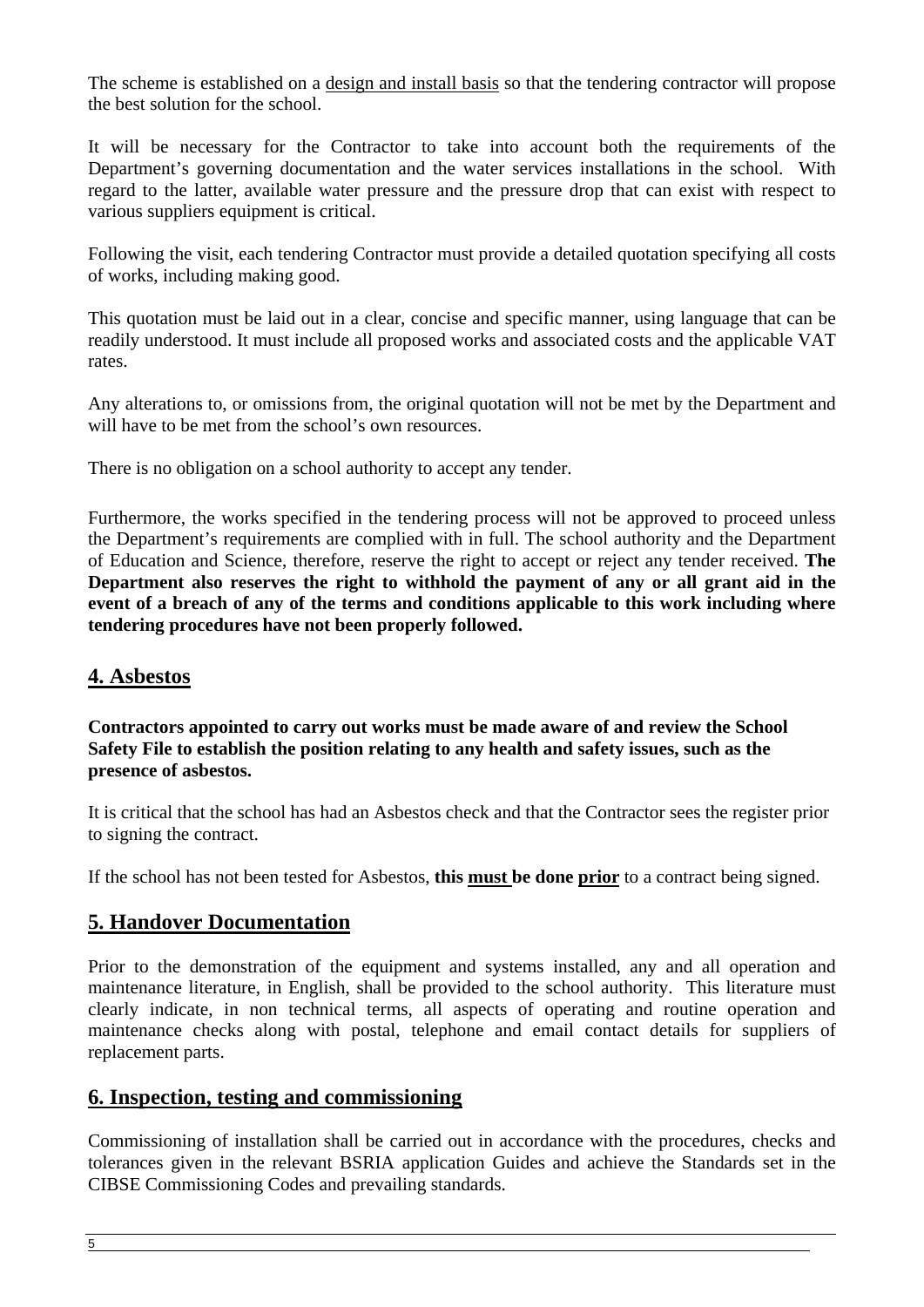# **7. Training and Demonstration**

After the Contractor is satisfied that all equipment and systems installed are operating satisfactorily, training and demonstration shall take place. Adequate notice shall be given to the school authority and the Contractor will demonstrate, in non-technical terms, the satisfactory operation of all systems and any routine operation and maintenance checks that may be required. A 12 month warranty on parts and operation will be deemed to be part of the terms and conditions governing the works carried out.

### **8. Specific measures – standards and specifications including installation standards**

## **8.1 Automatic urinal controls**

Older Schools that do not have any control devices on their urinal cisterns will benefit considerably by installing cistern flush controllers. A urinal without controls will simply keep filling and flushing water 24 hours a day, seven days a week and is very wasteful. Urinal controls are based on presence detection and only flush the urinals after use (they will also have a setback programme to ensure minimum flushing for hygiene purposes during School holidays).

The automatic urinal controls systems supported under the Summer Works Scheme must be based on passive infrared detection. They must only be installed using the mains power via a fused spur for power (battery operated sensors not allowed) and they must have the sensor installed in a way that it is out of the reach of students at high level, preferably wall mounted. They must also have a setback programme to ensure minimum flushing for hygiene purposes outside school hours and during school holidays.

Typically one automatic urinal control unit will be installed per high level cistern or toilet area.

### **8.2 Water displacement devices and variable flushing devices**

There are two options available to help reduce water when flushing toilets. Both options are available for funding under this scheme but a school authority must choose which option it wishes to use as only one option will be funded under the scheme.

#### • **Option 1 - Variable flushing devices**

These are retrofitted devices, which allow pupils, having flushed the toilet, to press a button when the toilet bowl is clear. The depressed button will then interrupt the flush and stop unnecessary water wastage. These devices are relatively easy to fit, requiring no plumbing or maintenance. They are not suitable for concealed or built-in toilet cisterns or on dual flush toilets (these are toilets that have a small flush and a large flush option).

#### • **Option 2 - Water dams and displacement devices in WCs**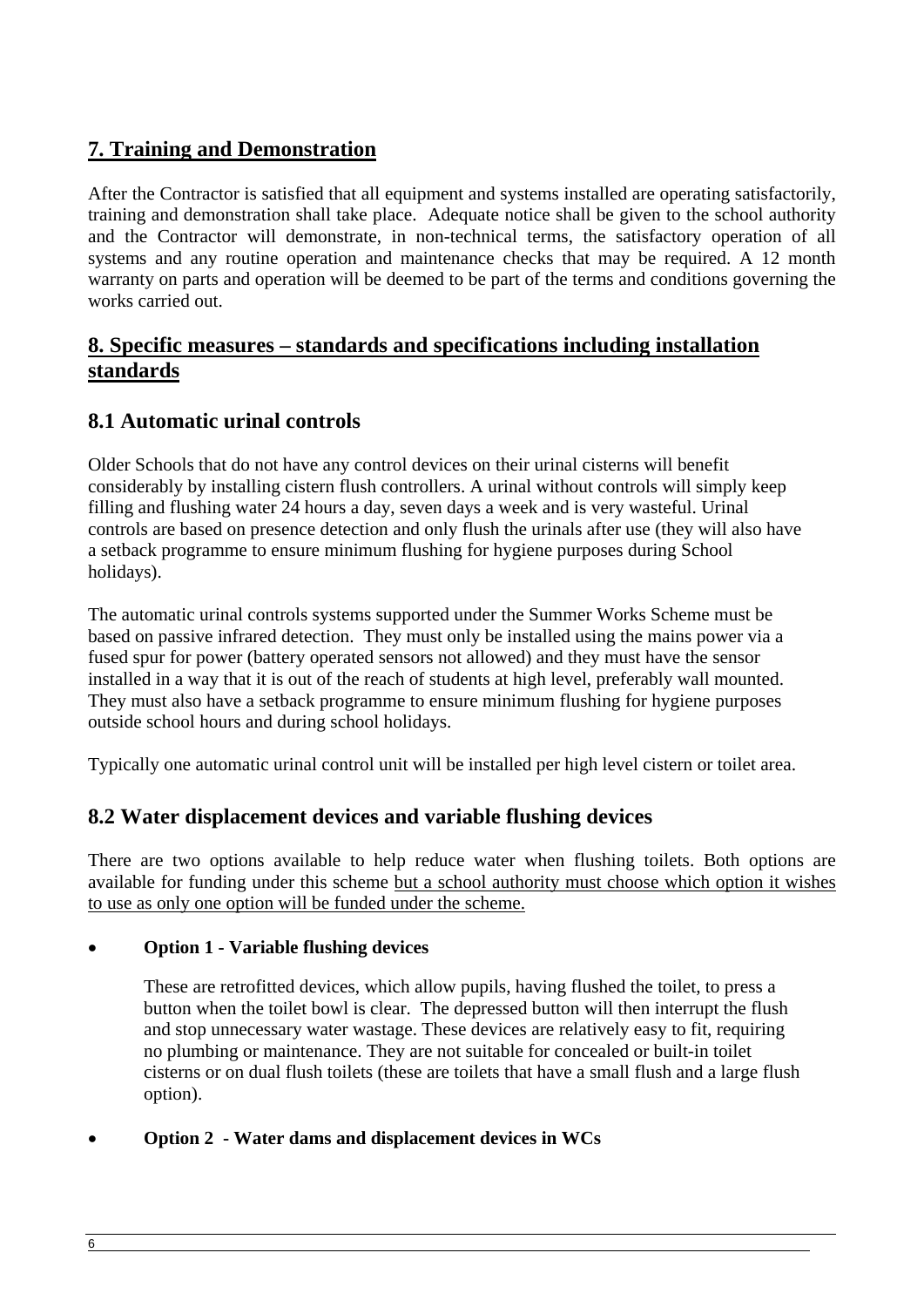Water dams and displacement devices reduce the amount of water that can fill the cistern. The volume of the immersed object will be equal to the volume of the displaced fluid. These devices are appropriate for older toilet cisterns.

The displacement devices installed should be selected so that they reduce the flush amount by:

- $\geq$  3 litres on a 9 litre cistern
- $\geq 1.5$  litres on a 7.5 litre cisterns

Water dams and displacement devices should not be used on modern low volume 6 litre cisterns.

If a cistern has been installed since 2000, it will probably have a maximum flush of 6 litres per flush or it may be a dual flush cistern. In such cases, it is not recommended that a cistern displacement device is installed as this could result in double flushing thus leading to water wastage.

The table below gives an overview and identifies appropriate device use under this scheme.

| <b>Types of Cisterns</b>                                              | <b>Variable</b><br>flushing<br>devices | Water dams and<br>displacement devices in WCs |
|-----------------------------------------------------------------------|----------------------------------------|-----------------------------------------------|
|                                                                       |                                        |                                               |
| Pre 1993 Toilet Cisterns                                              | Yes                                    | Yes                                           |
| 7 to 9 litre flush (usually<br>installed 1993-1999)                   | Yes                                    | Yes                                           |
| Concealed or built-in toilet<br>cisterns nor on dual flush<br>toilets | N <sub>o</sub>                         | Yes                                           |
| Dual flush toilets                                                    | N <sub>0</sub>                         | N <sub>o</sub>                                |
| Cistern with a maximum<br>flush of 6 litres per flush                 | Yes if not dual flush                  | N <sub>0</sub>                                |

### **8.3 Push type percussion spray taps**

Push type percussion spray taps require the user to push down on the tap head to deliver flow. The tap automatically closes off after a delay period. Aerators restrict the flow of water from the tap without reducing water pressure.

Where existing wash hand basins have a central hot and tank fed cold water supply, these should be piped through a thermostatic mixing valve and a single blended supply taken from the mixing valve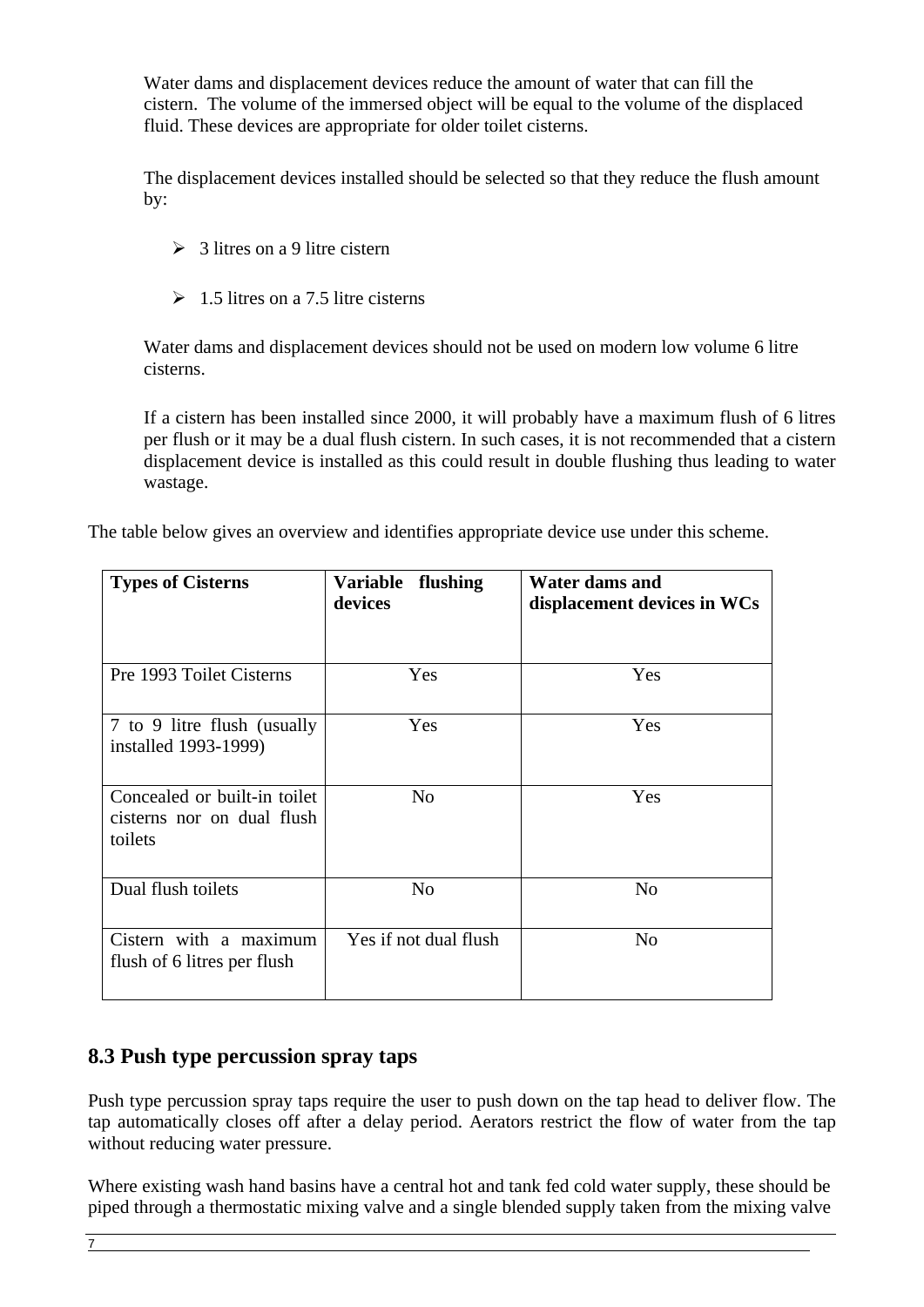to a single low pressure drop percussion spray type tap fitted on the basin. If the existing wash hand basin has two existing taps, just remove the second tap and blank off the hole using a proprietary plug.

Depending on the existing tap, it may also be possible to change the tap head without having to disturb the tap body or wash hand basin plumbing.

All automatic shut-off taps must be of a commercial quality suitable for use in schools. Contractors must show evidence that the products used have Water Regulations Advisory Scheme (WRAS) approval or other independent test laboratory accredited to ISO 17025. Alternatively, supplier companies accredited to ISO 9001 may provide a declaration of conformity with the regulations.

#### **Important note on infrared and ultrasound sensors and thermostatic mixing taps**

**Please note that infrared or ultrasound sensors are not eligible for funding under this scheme. Likewise, thermostatic mixing taps are not eligible for funding.** 

#### **Important note on tap and thermostatic point of use blending valve pressure drops**

**It is important to be aware that it is possible to get percussion taps and TMVs with different pressure drops. If percussion taps with a particularly high pressure drop are specified then they may not work with a gravity system.** 

**It is also important to be aware that cold water supplies in a school must be gravity based. Pumped systems are not permitted as a school's toilets must be capable of operation in the event of a power failure.** 

#### **8.4 Thermostatic mixing valve**

**SELAND** 

 A Thermostatic Mixing Valve (TMV) is a [valve](http://en.wikipedia.org/wiki/Valve) that blends hot water (stored and distributed at temperatures high enough to kill bacteria) with cold water to ensure increased user comfort because the hot-water temperature remains constant. They also shut-off rapidly in the event of a hot or cold supply failure to prevent scalding or thermal shock.

A TMV funded under this scheme must be a fail safe lockable thermostatic blending valve limiting the temperature to  $42 / 43^{\circ}$  Celsius. Where wash hand basins are adjoining or back to back, these wash hand basins shall be combined to one blender unit in accordance with manufacturer's instructions.

TMVs must be suitable for the system head pressure available, comply with BS EN 1287 for low pressure, be suitable for under basin installation, provide safe thermostatic shutdown, be complete with isolation valves and check valves and easily removable strainers, and have tamper proof temperature adjustment.

Where existing sinks have a central hot and tank fed cold water supply these should be piped through a thermostatic mixing valve. The blended supply must be taken from the under sink mixing valve to the hot water tap or manual kitchen sink type mixer on the sink (which ever is fitted). So as not to contaminate the mains water supply, separate taps or a manual mixing tap (where the hot and cold water only mixes at the outlet) should only be used with mains water.